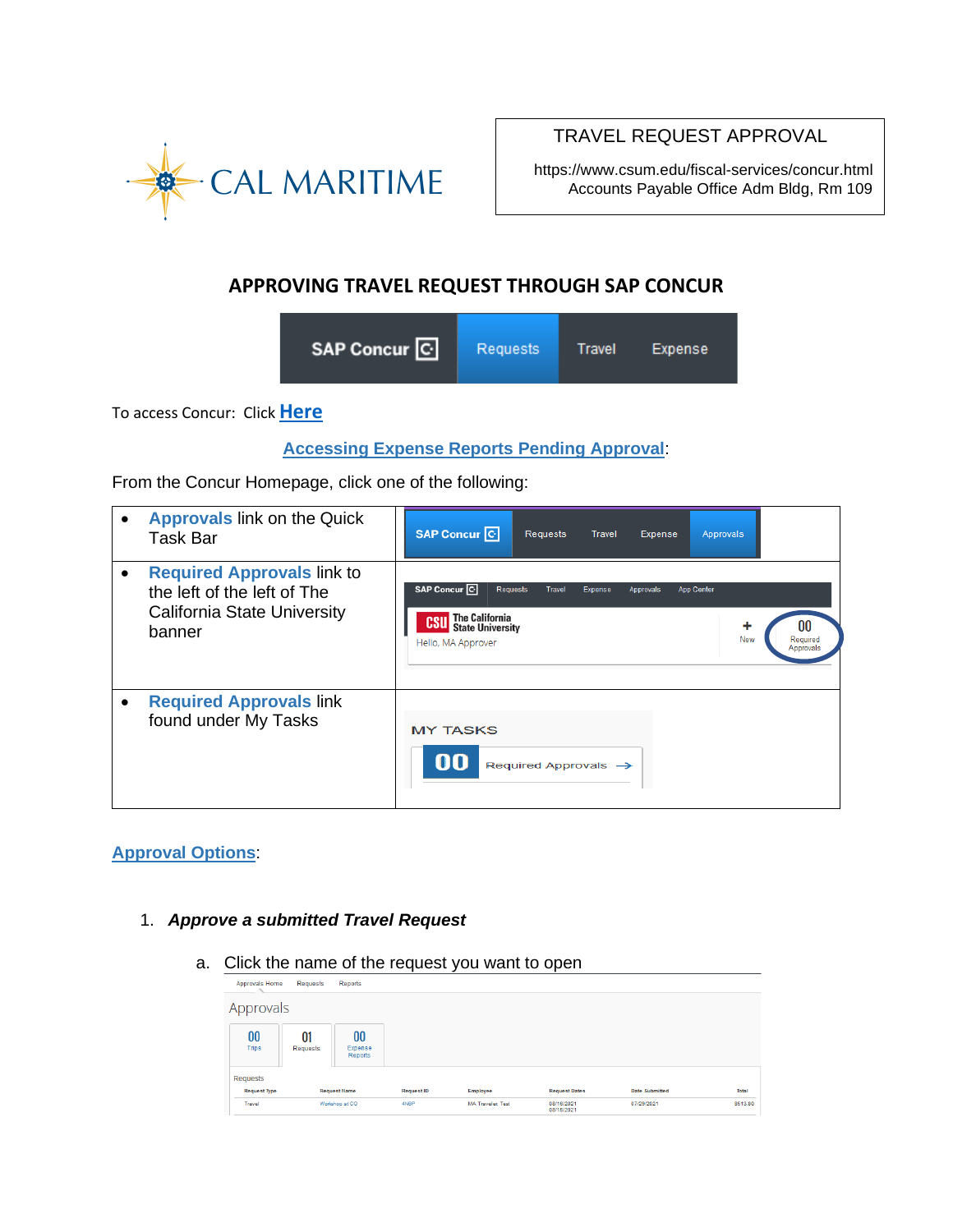- b. Review Request Header and Expected Expense details for compliance
	- i. Click Request Details and select Request Header to review travel information



ii. Click the Expense Item to view account allocations, comments, and exceptions

Or check the box to display/edit specific expense item details

|                         | Request Details ∨<br>Print/Share $\vee$<br>Attachments $\vee$ |                                                     |               |               |                  |          |  |  |
|-------------------------|---------------------------------------------------------------|-----------------------------------------------------|---------------|---------------|------------------|----------|--|--|
|                         | <b>EXPECTED EXPENSES</b>                                      |                                                     |               |               |                  |          |  |  |
|                         | Add $\sim$<br>Edit<br><b>Allocate</b>                         | <b>Delete</b>                                       |               |               |                  |          |  |  |
| Ξ                       | <b>Expense type</b>                                           | <b>Details</b>                                      | Date $\equiv$ | <b>Amount</b> | <b>Requested</b> | Approved |  |  |
| $\overline{\mathbf{z}}$ | <b>Air Ticket</b>                                             | San Francisco (SFO) - Long Beach (LGB) : Round Trip | 08/16/2021    | \$120.00      | \$120.00         | \$120.00 |  |  |
| $\Box$                  | <b>Hotel Reservation</b>                                      | Long Beach, California                              | 08/16/2021    | \$180.00      | \$180.00         | \$180.00 |  |  |
| □                       | Parking/Tolls                                                 |                                                     | 08/16/2021    | \$45.00       | \$45.00          | \$45.00  |  |  |
| n                       | 02. Personal Car Mileage                                      |                                                     | 08/16/2021    | \$44.80       | \$44.80          | \$44.80  |  |  |
| п                       | 04b. Meals - Domestic                                         |                                                     | 08/16/2021    | \$110.00      | \$110.00         | \$110.00 |  |  |
| п                       | Incidentals                                                   |                                                     | 08/16/2021    | \$14.00       | \$14.00          | \$14.00  |  |  |

c. After reviewing all items, click **Approve**

| Approvals Home          | Requests | Reports                                                       |                                    |  |
|-------------------------|----------|---------------------------------------------------------------|------------------------------------|--|
| Workshop at CO \$513.80 |          |                                                               | More Actions $\sim$ <b>Approve</b> |  |
|                         |          | Submitted & Pending "Reports To" Approval1   Request ID: 4N6P |                                    |  |

#### 2. *Send Travel Request Back to the Employee* –

Approvers cannot modify travel request. If the travel request requires correction, send it back to the Employee.

a. Click the name of the report you want to open

| b. |                                                                                    |                    |                    |         |           | <b>Click Send Back to Employee (under More Actions)</b> |                                                |                                       |
|----|------------------------------------------------------------------------------------|--------------------|--------------------|---------|-----------|---------------------------------------------------------|------------------------------------------------|---------------------------------------|
|    | SAP Concur <sup>C</sup>                                                            | <b>Requests</b>    | Travel             | Expense | Approvals | App Center                                              |                                                | <b>Tielp</b><br>Profile $\rightarrow$ |
|    | Approvals Home                                                                     | Requests           | Reports            |         |           |                                                         |                                                |                                       |
|    | Workshop at CO \$513.80<br>More Actions $\vee$                                     |                    |                    |         | Approve   |                                                         |                                                |                                       |
|    | Submitted & Pending "Reports To" Approval1   Request ID: 4N6P<br>Request Details V |                    | Attachments $\vee$ |         |           |                                                         | <b>Edit Approval Flow</b><br>Approve & Forward |                                       |
|    | EVOECTED EVOENICES                                                                 | Print/Share $\vee$ |                    |         |           |                                                         | <b>Send Back to Employee</b>                   |                                       |

c. Use the Comment field in the Send Back to Employee window to explain the reason the request is being returned to the employee, then click OK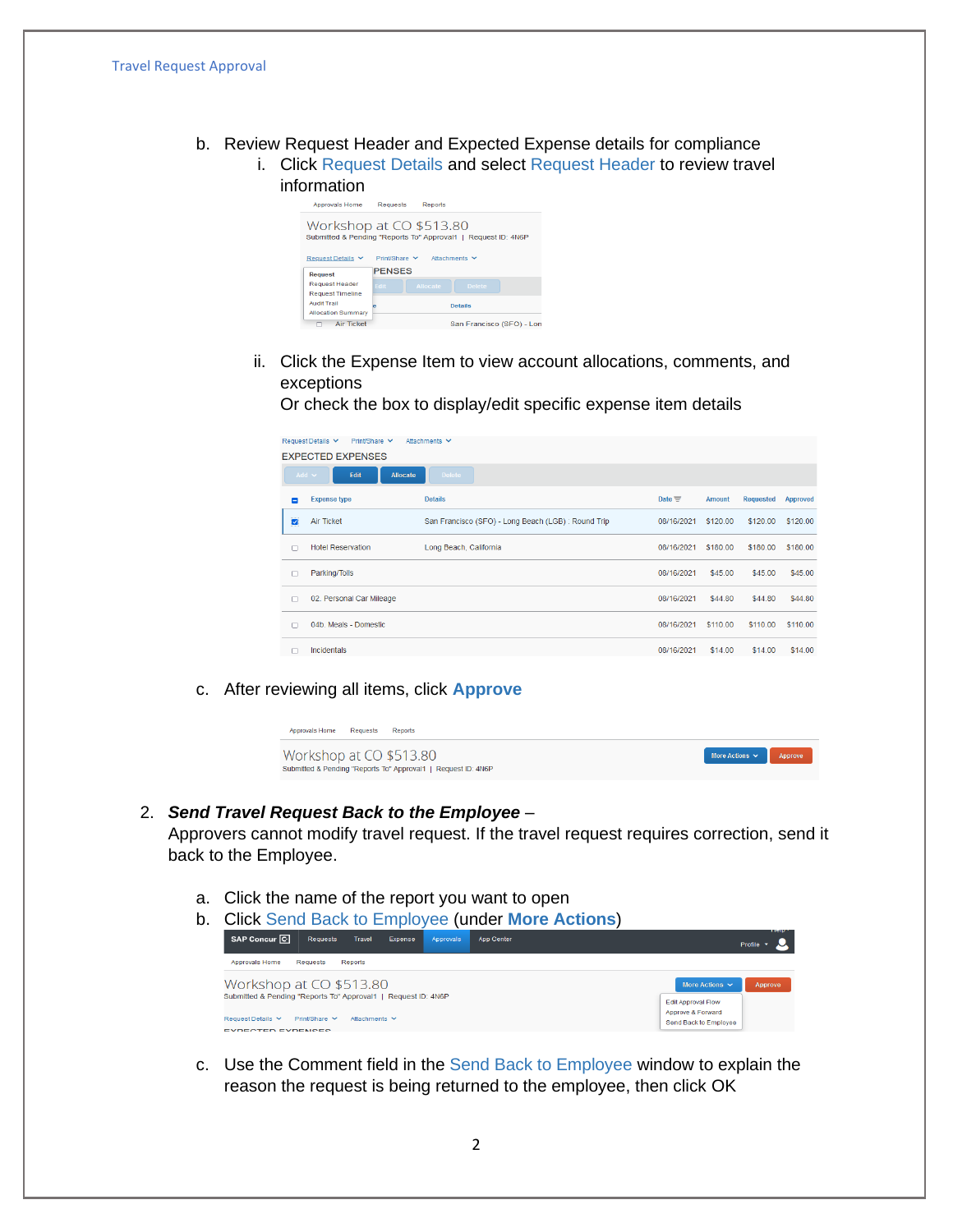## **COST OBJECT APPROVER = Delegation of Authority (DOA)**

- When entering a Travel Request, the Concur system allows you to charge to one or multiple chartfield designations (split by amount or %).
- If expenses are shared between a home department and an outside department, upon submission, the travel request will simultaneously forward to the appropriate approving authority for that chartfield designation.
- Each approver can take individual action on the travel request. The employee must only make travel reservation once the travel request has been approved by all appropriate approvers.

### **VIEW APPROVED REQUESTS**

- You may go back to review any requests you have already approved
- From the **Approvals** tab, click **Requests**
- On the left side of the screen change your **View** to filter for the reports you want to review



# **APPROVAL WORKFLOW**